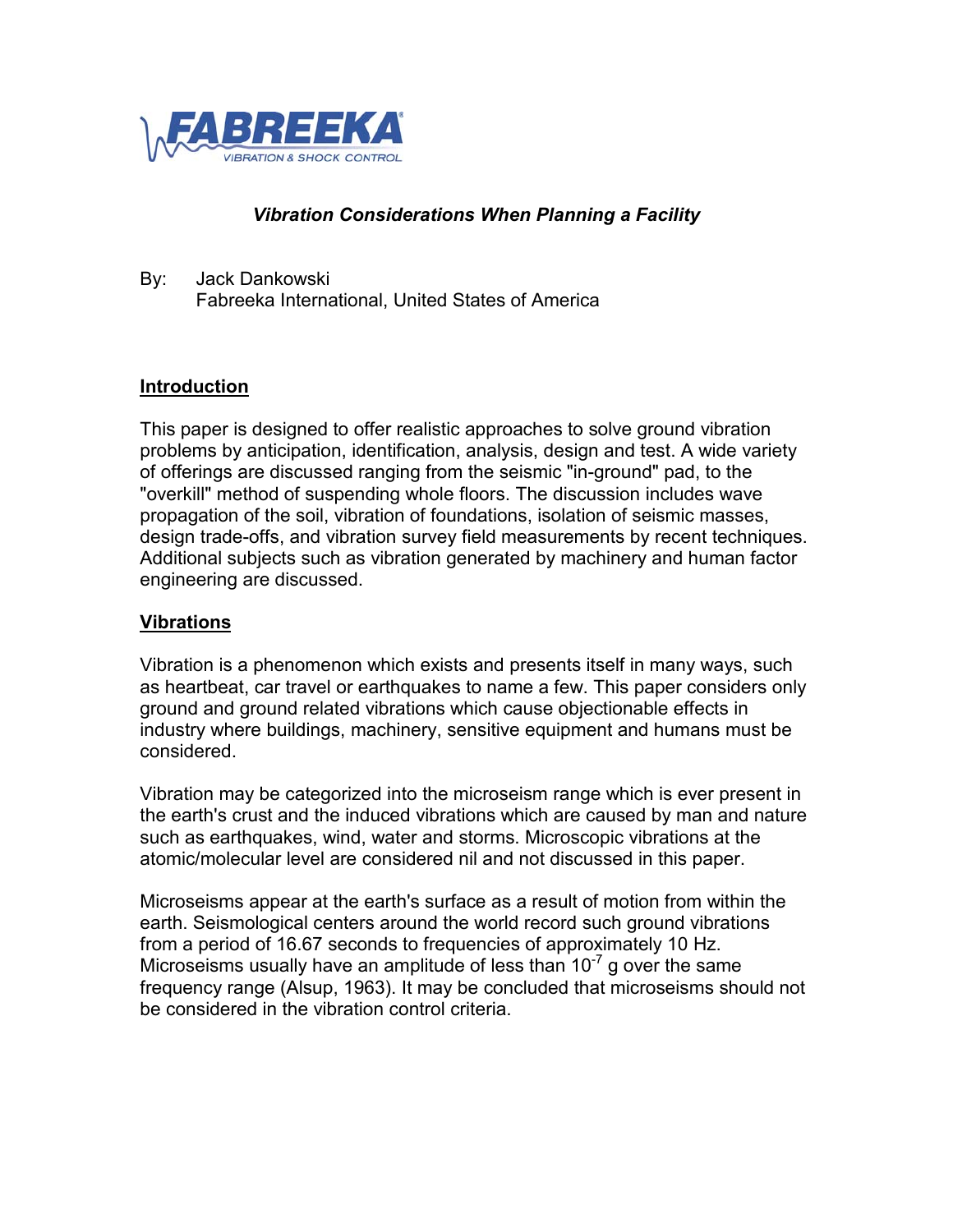Ground vibrations are composed of a surface wave (R-wave or Rayleigh wave), a shear wave (S-wave) and a compression wave (P-wave). The surface wave has vertical and horizontal components comprising 67% of the vibration while the shear wave and compression wave make up the balance (Miller and Pursey, 1955). The surface wave decays due to ground damping much slower with the distance than that of the other waves, based on an amplitude reduction of  $1/r^2$ (Ewing, 1957). Therefore, the surface wave propagation is the major phenomena to be considered when vibration isolation is required.

"Soil Mechanics" was born in the early 1900's. Vibration attenuation became a concern when heavy industrial machinery and equipment induced vibration and shock pulses into the soil. Since that time, we have been concerned not only with vibrations, but also with damping of ground vibrations, which is dissipation of energy. Ground vibration decay has many variables, but is primarily a function of soil pressure, frequency and amplitude of vibration, degree of saturation and granular characteristics of the soil. It should be noted that soil damping and energy dissipation due to geometry of a foundation are two distinct forms of energy losses.

Soil damping and geometrical damping can be expressed for surface wave, half space attenuation by the following (Bornitz, 1931):

$$
W = W_1 \sqrt{\frac{R_1}{R}} \text{ Exp. } [-\alpha (R - R_1)]
$$

- Where:  $\alpha$  = Coefficient of attenuation | 1 ft
	- $R =$  Distance from location to question [ft]
	- $R_1$  = Distance from source to point of known vibration [ft]
	- W = Vertical single amplitude of surface wave at distance R.
	- $W_1$  = Vertical single amplitude or surface wave at distance R<sub>1</sub>

Testing from various sources (Barkan, 1972) shows the steady-state coefficient of attenuation in Table 1: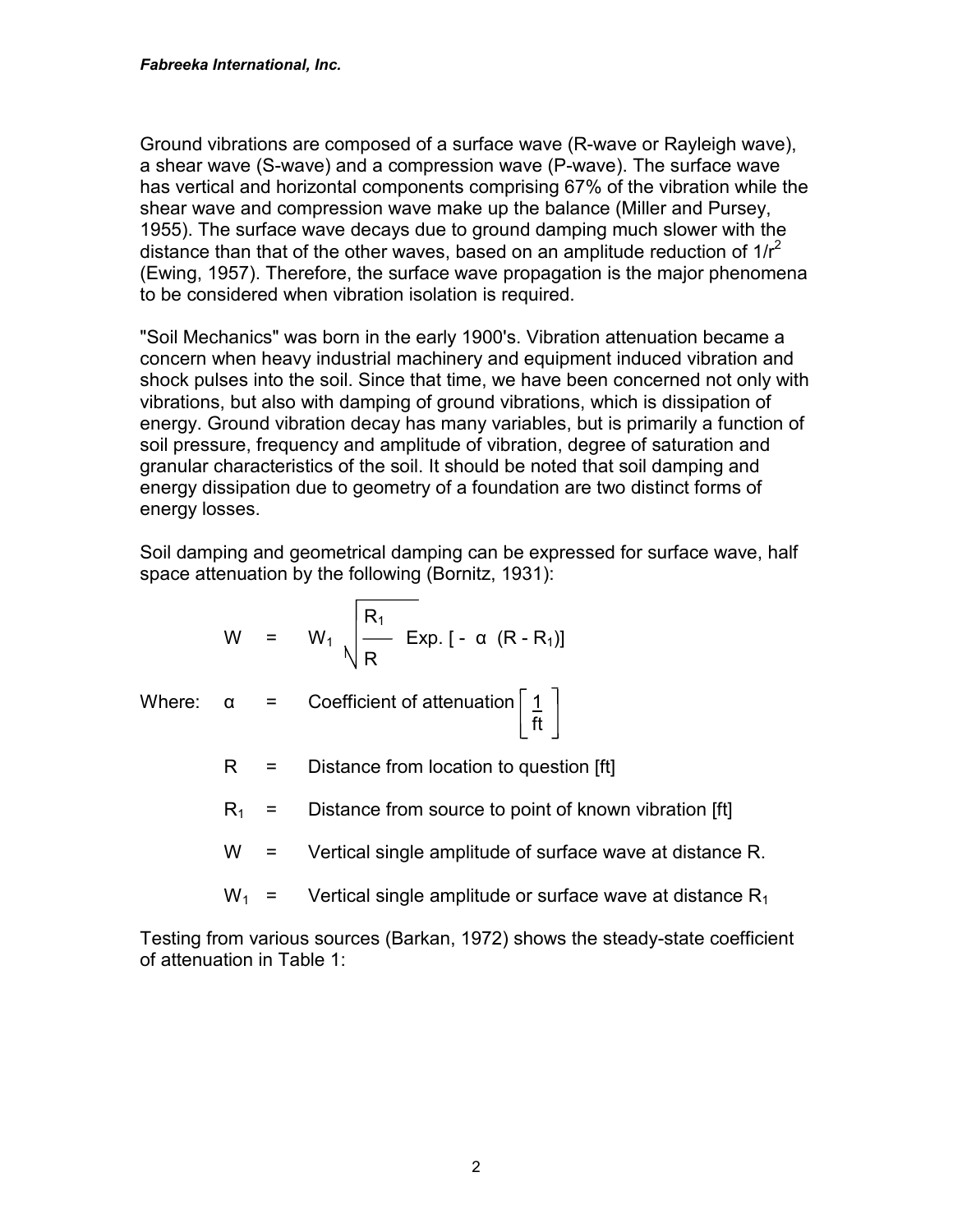| Nominal Source Frequency |               |
|--------------------------|---------------|
| 20 Hz                    | $.006 - .009$ |
| 27 Hz                    | .030 - .090   |
| 200 Hz                   | .070 - .090   |

#### *Table 1*

The above suggests that high frequencies attenuate at a greater rate than lower frequencies in soil. When evaluating the vibration/soil phenomenon, wavepropagation velocities in granular soil will not always agree with the theoretical values of evaluating perfect spaces. This information should be used only as a guide, allowing experimental methods, which are expensive, or a field vibration survey, which is more economical, to gather accurate data. Typical damping factors (percent of critical) in some soils are shown in Table 2.

| <b>Type of Soil</b>            | Damping Factor | Reference                 |
|--------------------------------|----------------|---------------------------|
| Dry sand and gravel            | $0.03 - 0.07$  | Weissmann and Hart (1961) |
| Dry and saturated sand         | $0.01 - 0.03$  | Hall and Richart (1963)   |
| Dry and saturated sand/gravels | $0.05 - 0.06$  | Barkan (1962)             |
| Clay                           | $0.02 - 0.05$  | Barkan (1962)             |
| Silty sand                     | $0.03 - 0.10$  | <b>Stevens (1966)</b>     |

| Table 2                                |
|----------------------------------------|
| <b>Typical Damping Factor in Soils</b> |

## **Vibration Sources**

This paper is concerned with only vibration control where objectionable ground vibrations are natural, induced or resulting effects of noise. Normally, building vibration of walls and floors range from 3 Hz to 100 Hz. The magnitude of vibration in this range can be detrimental to structures, floors and ceilings. Building vibration damage usually occurs from 8 Hz at 3900 microinches to 100 Hz at 400 microinches.

Mechanical vibration sources are of many types such as machinery, water, air handling, transportation, electrical, hydraulic, man-made and earthquakes. Tall buildings greater than 30 stories, which are buffeted by winds, have a natural frequency from 0.1 Hz to 5 Hz. These buildings sway through large displacements causing horizontal motions and at times, motion sickness. Table 3 will help to identify some sources of vibration and expected ground inputs. More often, a more exact identification will be required, so a vibration survey is recommended.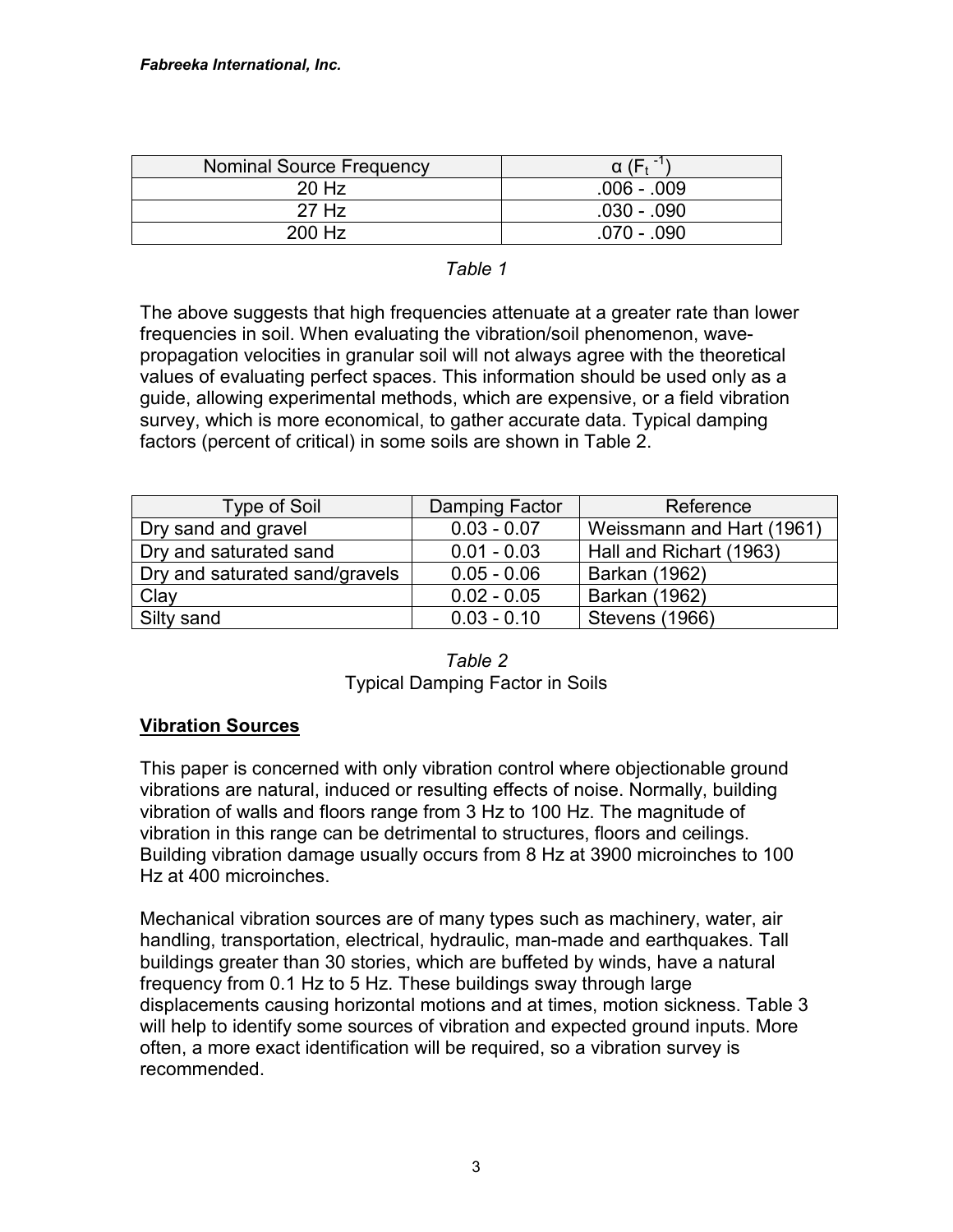| <b>COMMON VIBRATION SOURCES</b> |                               |                              |  |
|---------------------------------|-------------------------------|------------------------------|--|
| <b>Types</b>                    | Frequency (Hz)                | Amplitude (Inches)           |  |
| Air Compressors                 | $4 - 20$                      | $10^{-2}$                    |  |
| <b>Handling Equipment</b>       | $5 - 40$                      | $10^{-3}$                    |  |
| Pumps (A)                       | $5 - 25$                      | $10^{-3}$                    |  |
| <b>Building Services</b>        | $7 - 40$                      | $10^{-4}$                    |  |
| <b>Foot Traffic</b>             | $0.5 - 6.0$                   | $10^{-5}$                    |  |
| Acoustics (B)                   | $100 - 10,000$                | Various                      |  |
| <b>Air Currents</b>             | C.                            | (C)                          |  |
| <b>Punch Presses</b>            | Up to $20$                    | $10^{-5} - 10^{-2}$          |  |
| Transformers                    | $50 - 400$                    | $10^{-5}$ - 10 <sup>-4</sup> |  |
| Elevators                       | Up to $40$                    | $10^{-5}$ - $10^{-3}$        |  |
| Railroad                        | $5 - 20$                      | $\pm 0.15$ g Nom.            |  |
| <b>Highway Traffic</b>          | <b>35 MPH</b>                 | $\pm 10^{-3}$ g              |  |
| Earthquakes (D)                 | $0.3 - 8.0$                   | $0.5g$ Nom. $(E)$            |  |
| <b>Nuclear Detonations</b>      | <b>Similar to Earthquakes</b> | Similar to Earthquakes       |  |

\* (A) Vacuum, compressible and non-compressible fluids

\* (B) White noise - will drive light structures

\* (C) Optical laboratories and clean room environments inputs vary

\* (D) Design criteria

\* (E) Horizontal

#### *Table 3*

These vibrations are transmitted to the surrounding areas, thus disturbing precision machine tools, measuring instruments such as coordinate measuring machines (CMM's) and sensitive manufacturing processes.

Equipment which is vibration sensitive is sometimes located near production areas which induce ground vibration. This results in a lesser quality product from precision manufacturing operations, uncontrollable readings from instruments such as coordinate measuring machines, digital read-outs and faulty performances of sensitive equipment.

Vibration sources must be identified and considered during the planning stages of a facility.

Air flow which is normally not oscillatory can cause a structure to oscillate. This self-induced or self-excited vibration results in a conversion of non-oscillatory energy into oscillation excitation within itself at its natural frequency. The classical example of this phenomena was the Tacoma Narrows suspension bridge in 1940.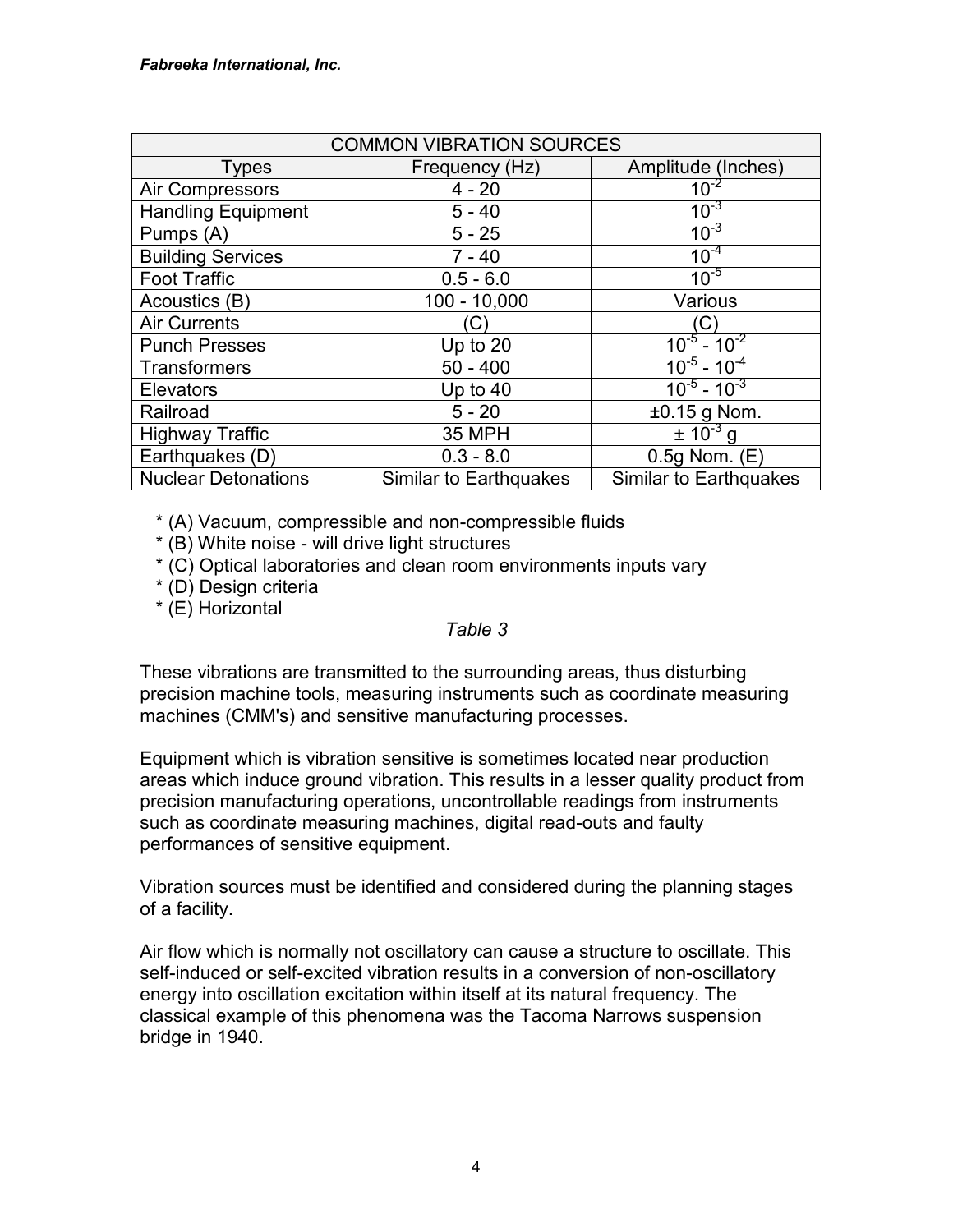A more common and noticeable example are weights or wind guides, usually less than one cubic foot in volume, hanging on electrical power and telephone lines to influence the line natural frequency and prevent wind induced "galloping" of the lines.

## **Vibration Measurement (Survey)**

Vibration measurement (survey) establishes the degree and magnitude of a vibratory environment. Usually vibration surveys are performed in various locations, so portable equipment should be used. Some major companies have the capabilities of acquiring their own measurements, however, most rely upon consultants or companies in the field of shock and vibration control.

The normal displacement range of interest in a vibration survey is less than 5 microinches for installation locations of very sensitive equipment to 5000 microinches for motions of large structures.

Seismic vibration sensors used in field vibration surveys should be rugged velocity transducers or accelerometers. Velocity transducers are normally larger than accelerometers in size and produce a greater output (25 to 50 v/in/sec) without using amplifiers. Accelerometers have less of a voltage output in volt/g. Accelerometers are smaller, and since they have a small voltage output, amplification is required to raise the signal output from the diagnostic instrumentation noise levels. Vibration surveys should identify the disturbing frequencies with respect to amplitude of displacement, velocity and "g" level in the vertical and horizontal (X and Y) directions when sensors are attached firmly to the floor or ground. Good instrumentation will allow a resolution of at least one microinch displacement from 1 Hz to 100 Hz. See Figure 3.

Vibration surveys can determine:

- 1. Direction of the vibration source.
- 2. If the ground vibration exceeds the limit (sensitivity level) established by the equipment manufacturer of the equipment in question.
- 3. If isolation is required.
- 4. Power Spectrum Density (PSD) of the source.
- 5. Performance of an isolation system by comparing the floor vibration with respect to the isolated equipment.

Reputable manufacturers of vibration isolation equipment will supply test equipment for field testing of the supplied isolation system during equipment installation.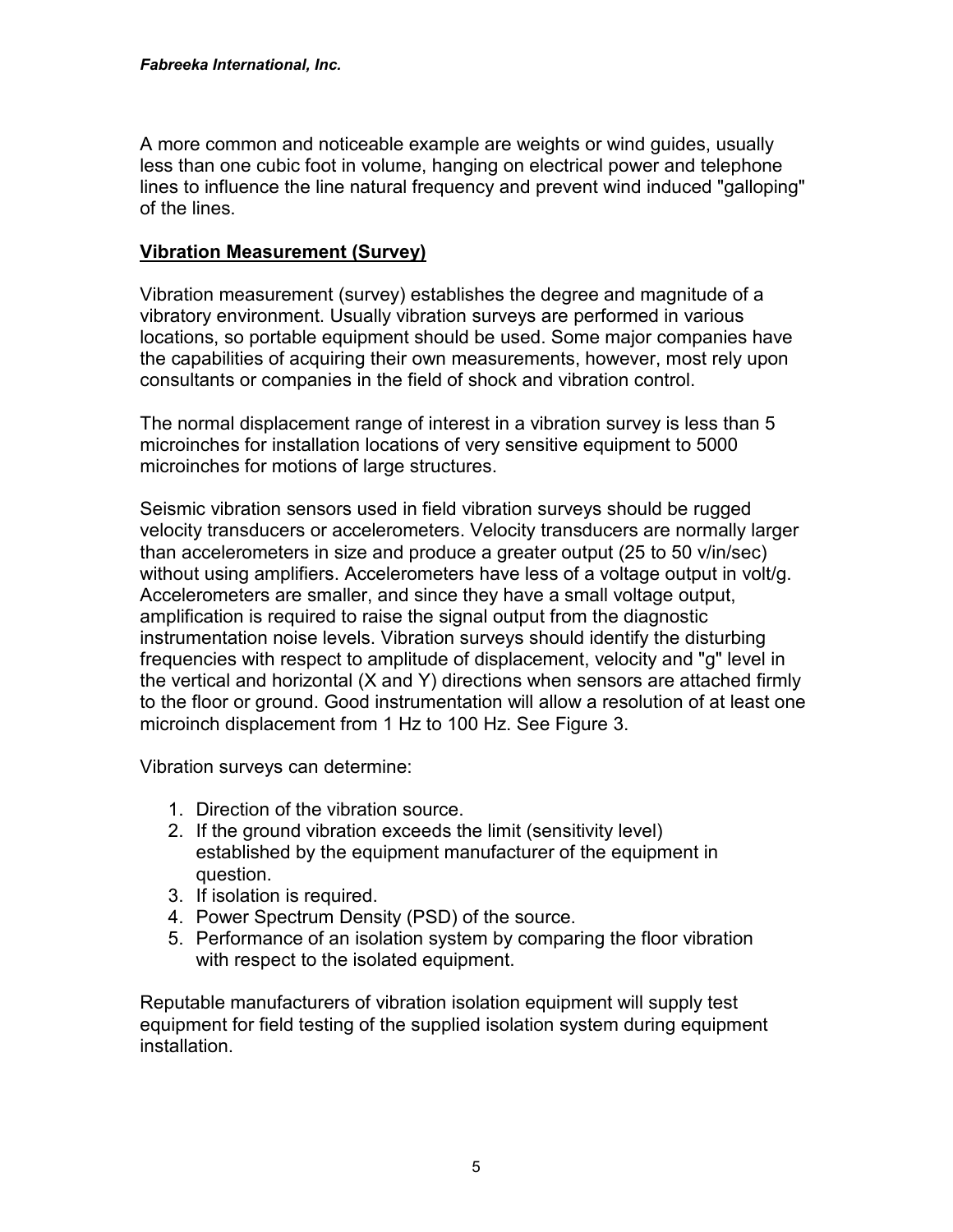Survey test equipment should also measure vibration outside the range of interest thus allowing for unexpected vibration inputs such as beat frequencies, shock pulses and transients, all of which occur often in real life.

Vibration measurement of a rigid seismic mass, pad or structure can reveal not only amplitudes in the vertical and horizontal directions but modes of vibration. When using at least two transducers, the translation mode and/or rotation can be measured simultaneously.

Multi-channel measurements are used to determine mode shapes of structures. A rigid structure vibrating in the vertical direction, such as a floating seismic mass or a concrete base, could have all vertical motion at any point in phase. By using one transducer as a reference and by placing at least two other transducers near the edge of the structure, a phase and amplitude comparison is achieved, indicating a predominant mode. Horizontal motion is identified in the same manner using horizontal transducers. When rocking motion is present, the relative vertical amplitudes increase linearly with distance on the horizontal line. A phase shift of 180° will be noticed when crossing the zero point on the same line. When identifying a twisting motion, horizontal vibration in a direction perpendicular to a radius of the axis of rotation, the amplitude will increase in direct proportion to the distance from the rotational axis, with a 180° phase shift on opposite sides. The output from all transducers may be recorded on a direct writing, multi-channel oscillograph or on magnetic tape for later analysis. By examining the wave forms, the mode shapes of the structure, whether flexible, torsional or fundamental can be determined.

Vibration measurement data in many ways depends on how much and how indepth a diagnostic study is required. If frequencies of interest are confined to a known bandwidth such as 1 Hz to 100 Hz, then signals generated by the sensors can be amplified and conditioned by band-pass filters having variable high and low cut-off frequencies. The signals are monitored and then recorded. This technique allows a manual frequency spectrum analysis while providing the capability of observing selected frequencies and band widths for short periods of time. A more versatile approach uses a Frequency Sweep Analyzer in which a very narrow band-pass is automatically swept through the frequency range resulting in a display of amplitudes versus frequency. These two methods require that the vibrations remain unchanged (steady-state) during the 2 - 5 minutes it takes to sweep through the frequency range. The most current approach uses the Real Time Signal Analyzer which displays the frequency spectrum instantaneously and continuously. In this manner, rapid analysis is gained while realizing a change in frequency content due to input variations which might be missed during a sweep analysis. See Figure 4.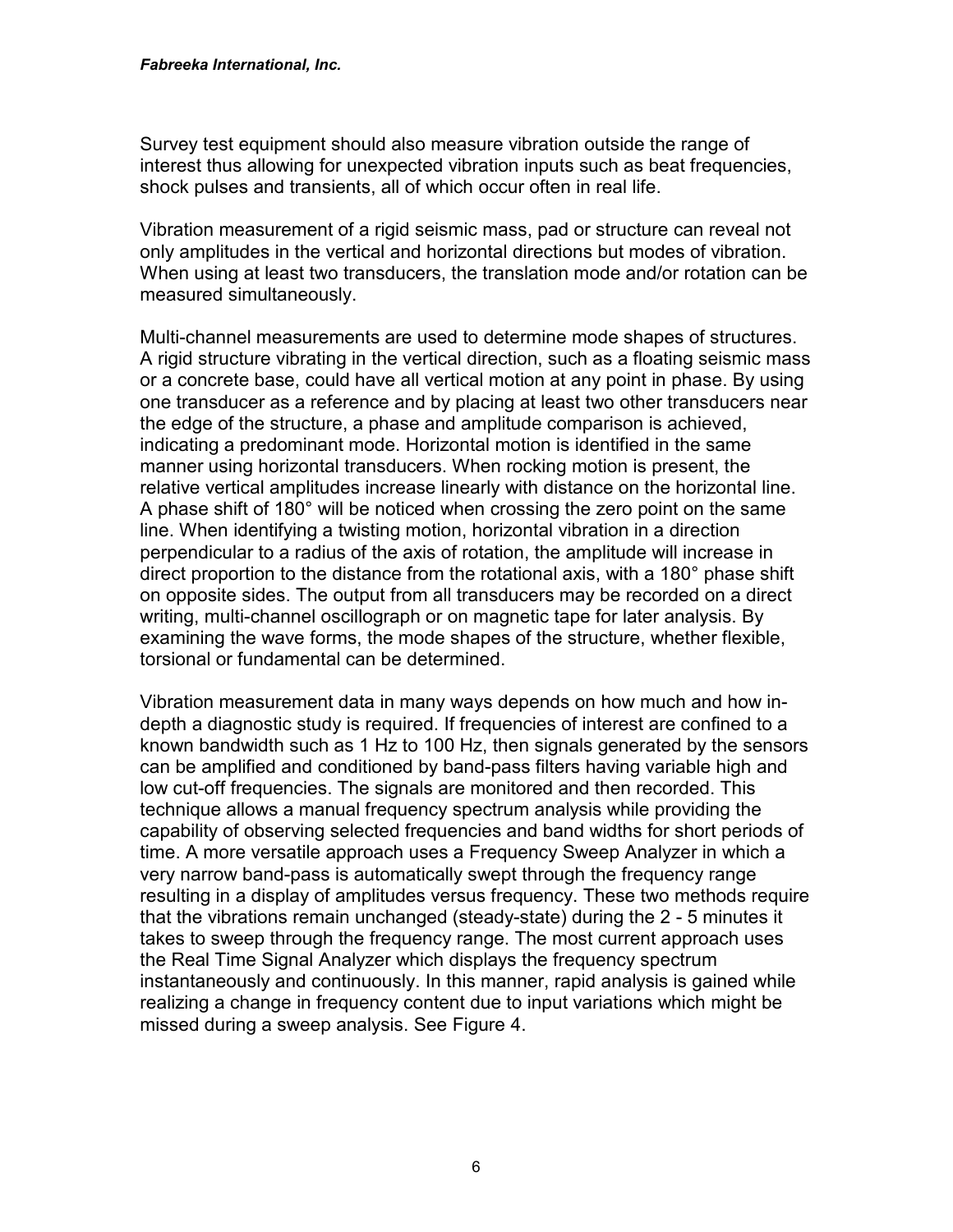#### **Vibration Isolation Criteria**

When considering the location and installation of equipment which is sensitive to vibration or equipment which induces shock or vibration into the ground or surrounding structures, major questions will arise. Serious vibration consideration should be given when designing a new facility in a new or existing building.

The first design step should be an analysis which clearly describes the vibration influences of all variables involved and which will then permit intelligent decisions to be made regarding location, performance and cost trade-offs. An essential ingredient when redesigning or relocating an existing facility is having a vibration survey performed which defines present vibration levels. When designing new construction, vibration criteria from equipment manufacturers and an analysis should be given to the architect. Some of the design considerations of the proposed installation using sensitive equipment are as follows:

Determine the threshold sensitivity of the equipment to be installed, that is, the lowest frequency at a specific amplitude at which the equipment can operate satisfactorily without degradation due to vibration input. As an example, for a typical coordinate measuring machine (CMM), the threshold sensitivity would be 10 microinches at 5 Hz to 100 Hz in all three axes. Sometimes the manufacturer will specify limits in velocity or acceleration amplitudes with respect to frequency.

Ambient vibrations are determined by vibration surveys or by analysis of the architectural structural design. Both cases should allow for vibrational growth which always develops with time. This permits equipment usage with typical increase of industrial and environmental vibration levels without affecting performance.

Many times the human environmental impact due to vibration and noise is overlooked, resulting in persons being affected physiologically and psychologically, so work in the immediate vibration zone should be considered. An acceptable level should be planned and provided for. Standards defining these levels are available. Safe levels would be at or below a velocity of  $10^{-3}$ inches/second with "g" level of less than  $10^{-4}$ .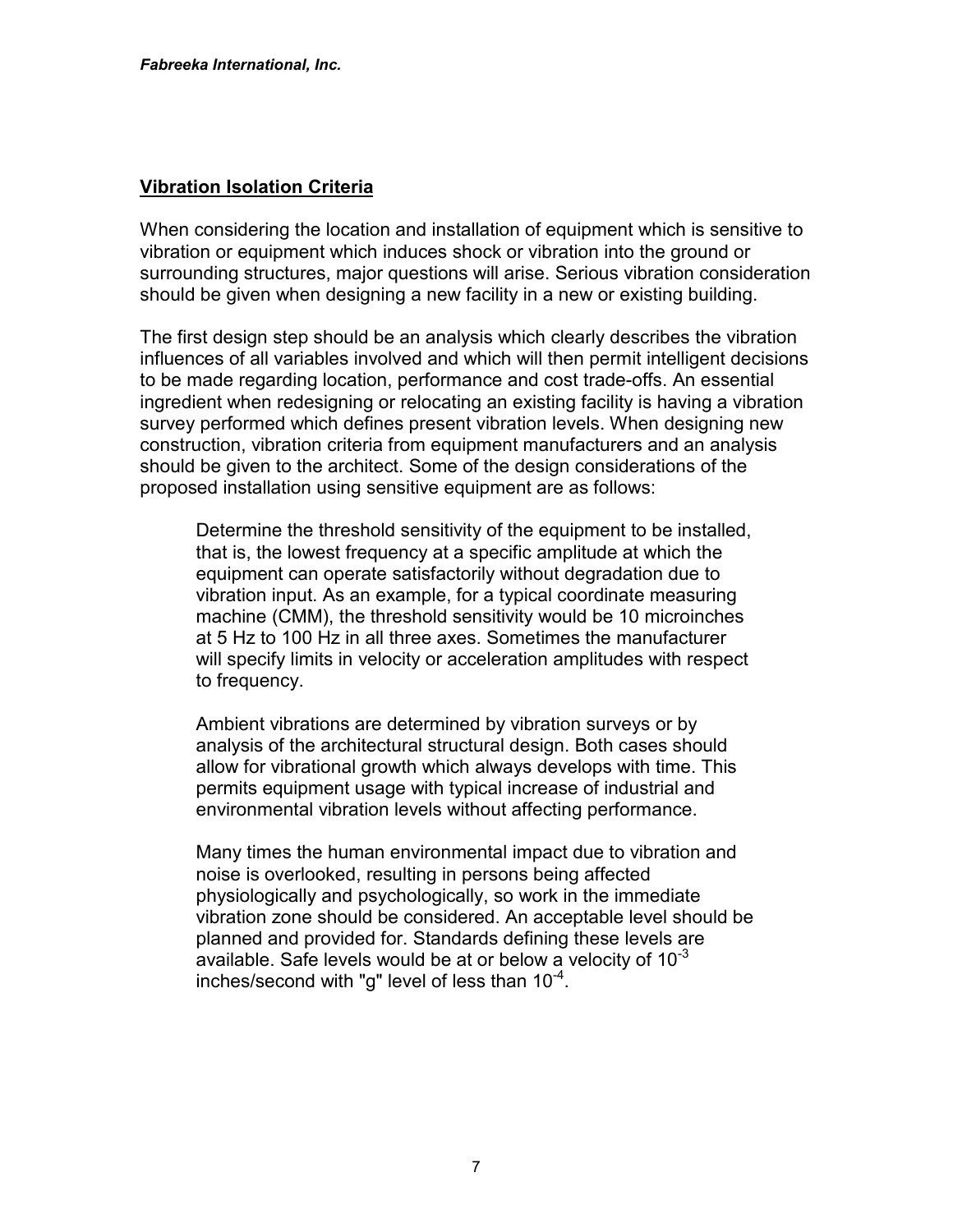A special type of vibration phenomenon which sometimes is present in structures, such as a suspended upper floor or balcony, is referred to as a "beat frequency". This periodic vibration usually is less than 1 Hz and is considered a rectilinear vibration occurring as a result of two sinusoidal frequency components that differ by a small amount as compared to either frequency component. The beat wave form is similar to a sinusoid having an increasing and decreasing amplitude which is equal to the difference of the two component frequencies. A typical example would be a hotel or industrial building where air conditioning units, compressors, pumps or electrical generators are located. The beat frequency is difficult to predict but can be isolated at the source level. Note that beat frequencies are easily noticeable to humans and are very distracting, particularly when riding in a multi-engine aircraft with unsynchronized engine RPM.

Basically, there are two methods of isolation: 1) Isolating equipment that induces shock or vibration into the ground, 2) Isolating floor-borne vibrations.

First would be the foundation of the classic "in-ground concrete pad". This is usually designed by the architect or his structural engineer. Isolation of this type is predictable and tends to change with load. This approach is permanent; so if the equipment is moved, isolation is lost and new construction would be required. Foundation or in-ground pad isolation as shown in Figure 1 (Dynamic Tests, 1962) is usually effective above 20 Hz. The least expensive form of isolation is placing sensitive equipment far away from a vibrational source; however, in most cases, it is not practical. When an in-ground concrete pad can be used, the pad natural frequency and the type of base the pad is poured onto cannot be overlooked, since amplification may occur, thus defeating the purpose of the pad. Increased isolator efficiency can be enhanced by providing a trench around the pad. See Figure 2.

The second method would be to isolate the equipment from the supporting floor by means of a low frequency vibration isolation system. This approach may use the following basic types: metal springs, elastomeric springs, pneumatic isolators and/or a combination of the same. These elements have been used for many years as the principal resilient media for attenuation of mechanical vibration. The critical properties of these elements are deflection, stiffness (spring-rate), loadcarrying capacity, damping, natural frequency and exposure to temperature, water, solvents and radiation. When given a seismic mass and payload, the natural frequencies of the system are determined by the isolator stiffness and mass stiffness separation. Seismic isolators normally have vertical and horizontal natural frequencies of 0.4 Hz to 5 Hz.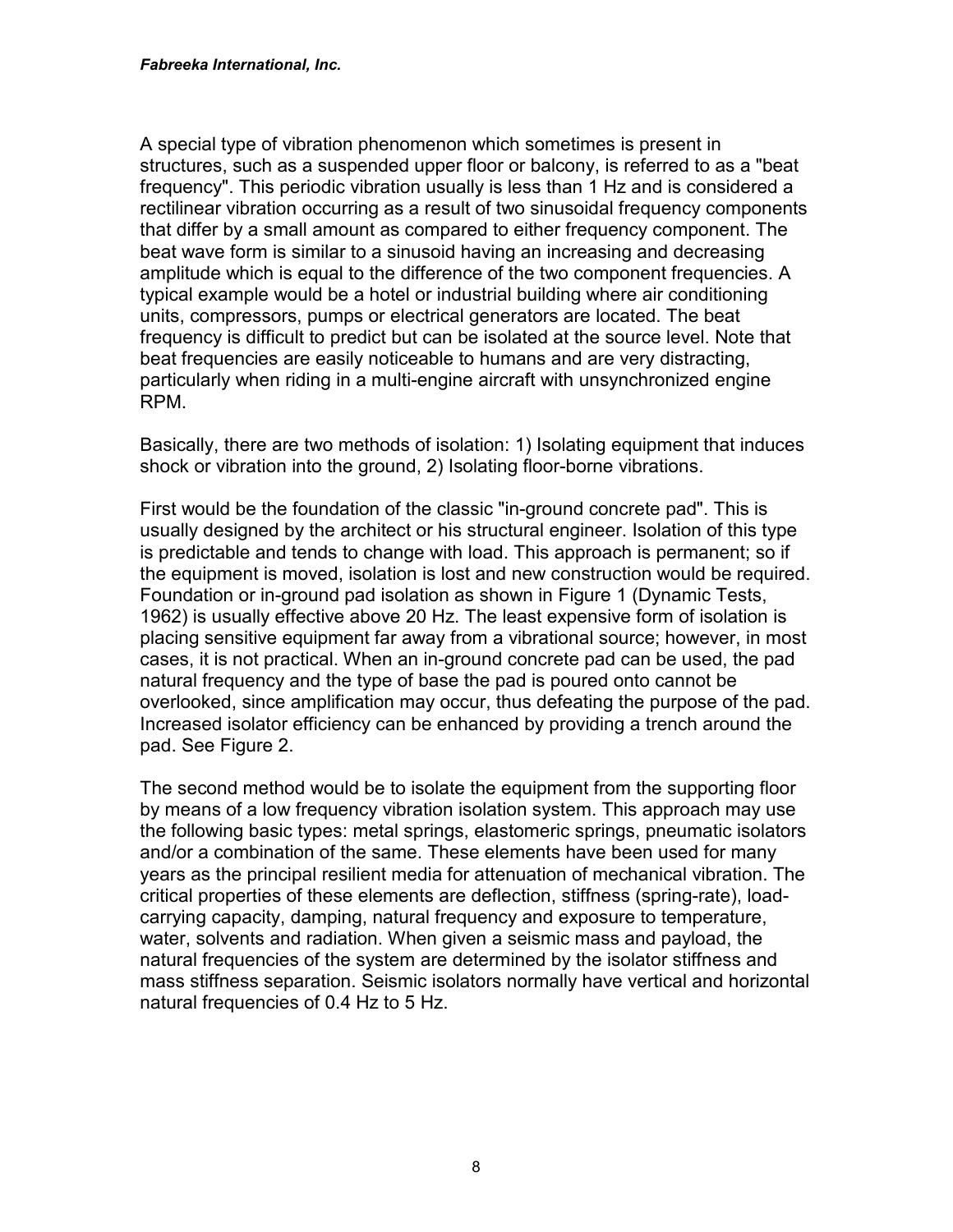Metal springs have been used for vibration isolation for over 100 years. Leaf, extension and compression springs are some of the more common types used for vibration isolation. Note that metal springs have negligible inherent damping and usually require separate dampers such as in automobiles. Moreover, undamped helical springs have a surge which impairs isolation. By using another spring in series, metal springs surge would be minimized but not eliminated. Helical springs are normally not considered when low frequency isolation is required, since helical spring length would be excessive and stability becomes of much concern.

Elastomeric (rubber) types have also been used in many forms for at least a century. Although elastomeric isolators are the most common, they are normally not used for low frequency isolation, since the natural frequency lower limit is 6 Hz to 8 Hz when used in compression or shear. A special case, an elastomeric isolator of low horizontal frequency made of laminations of elastomer and metal plates, is used for isolating buildings and bridges. These isolators, which have high vertical stiffness and low horizontal stiffness, are used to isolate structures from the horizontal surface wave of an earthquake. Note that elastomers have a nominal damping range from 5% to 17% of critical.

Pneumatic isolators (air springs) are widely used when low frequency isolation is required for instruments, equipment or large shock displacements. One type of pneumatic isolator which is used in vehicle suspensions is of the bellows type. See Figure 5. This type of isolator has low stiffness vertically and normally poor lateral stability. When using the bellows type for seismic isolation, restraints are required to ensure lateral stability. The bellows concept has variable volume and little hysteresis damping due to the rubber bladders. These thick bladders transmit vibrations at low amplitude inputs.

Another type of pneumatic isolator is the pneumatic-elastomeric type which is described by Schubert (1974), shown in Figure 6. This type of isolator offers natural frequencies of 3 Hz to 5.5 Hz depending on the pressure required to support the load. This unit has a vertical to horizontal stiffness ratio of approximately one. The prime advantage is the thick elastomeric wall which acts as a secondary isolator of approximately 10 Hz when deflated, unlike the thin wall of the bellows type which offers no support. The pneumatic-elastomeric type also acts as a snubber if vertical shock is realized. As in the bellows type, damping is inherent due to the elastomeric material. Other isolators of a similar nature which offer shock and vibration control are also in wide use.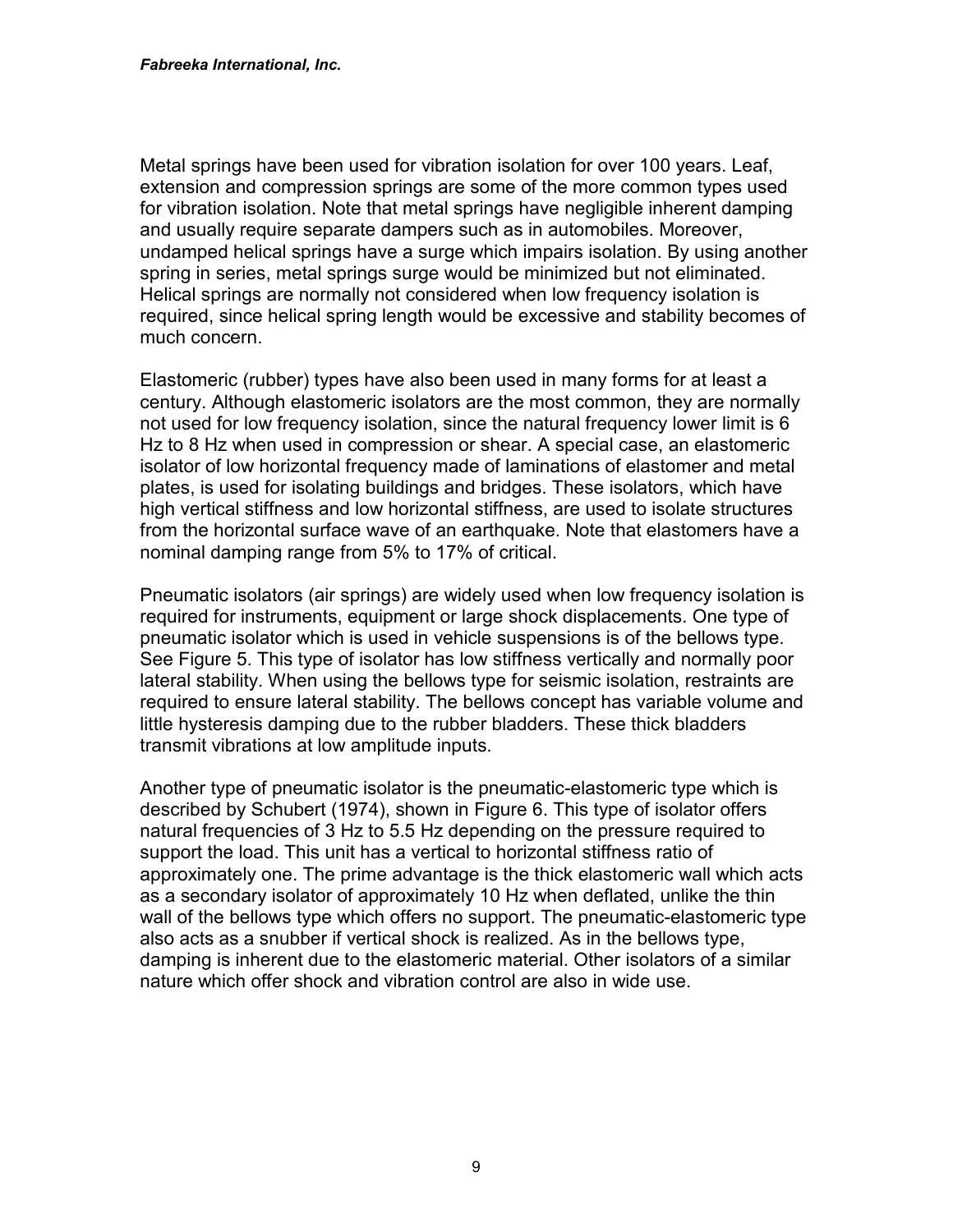A more widely used pneumatic vibration isolator is the "piston-in-a-cylinder concept," shown in Figure 7, where a very thin single-ply elastomeric diaphragm (0.015 inch to 0.060 inch) reduces the transmission path for micro "g" amplitude inputs. This isolator uses a constant effective area diaphragm. The dynamic performance characteristics of these isolators also provides static stability and automatic level control for varying loadings within a wide load-carrying capability.

When using the laws of gas compression to derive the increase in pressure associated with the reduction in volume, the stiffness and natural frequency of the pneumatic isolator supporting a mass depends primarily on the volume of the isolator. If the load is changed and the pressure is adjusted to keep the height the same, the vertical natural frequency is constant. The theoretical basis of vibration isolation using air springs with servo control is discussed by Cavanaugh (1976).

Automatic height control is valuable when instruments and equipment must be kept level when the load and/or its distribution is changed. Air isolators have been developed (Kunica, 1965) which incorporate a mechanical or electronic pneumatic servo valve to control the internal pressure supply. When the load is increased, the air pressure is increased, and when the load is reduced, the pressure is also reduced, maintaining the spring at a constant height. The basic design of this isolator consists of a metallic air chamber which also supports the load when the isolator is depressurized. A flexible diaphragm seals the cylinder and the piston which supports the payload. The diaphragm operates nominally at zero deflection because the load is maintained at a constant height by the servo valve.

Pneumatic isolators with a constant natural frequency of 1.5 Hz to 2.3 Hz are normally "off the shelf" isolators. These isolators can be modified to lower the natural frequency by increasing the volume of air. In this way, a vertical natural frequency of less than 1 Hz can be realized. By contrast, mounting on helical springs having a vertical natural frequency of 1 Hz is unthinkable because the springs would have a static deflection of about 10 inches.

To summarize, the pneumatic isolator air spring has natural frequencies of 0.5 to 5 Hz and is impractical with any other form of isolator. It is readily adaptable for use with a height sensing valve to maintain the height, level and natural frequency when the load or its distribution changes. The mounting is designed so that if for any reason the air spring becomes deflated, the seismic mass will drop only 0.25 inch to rest on the isolator body.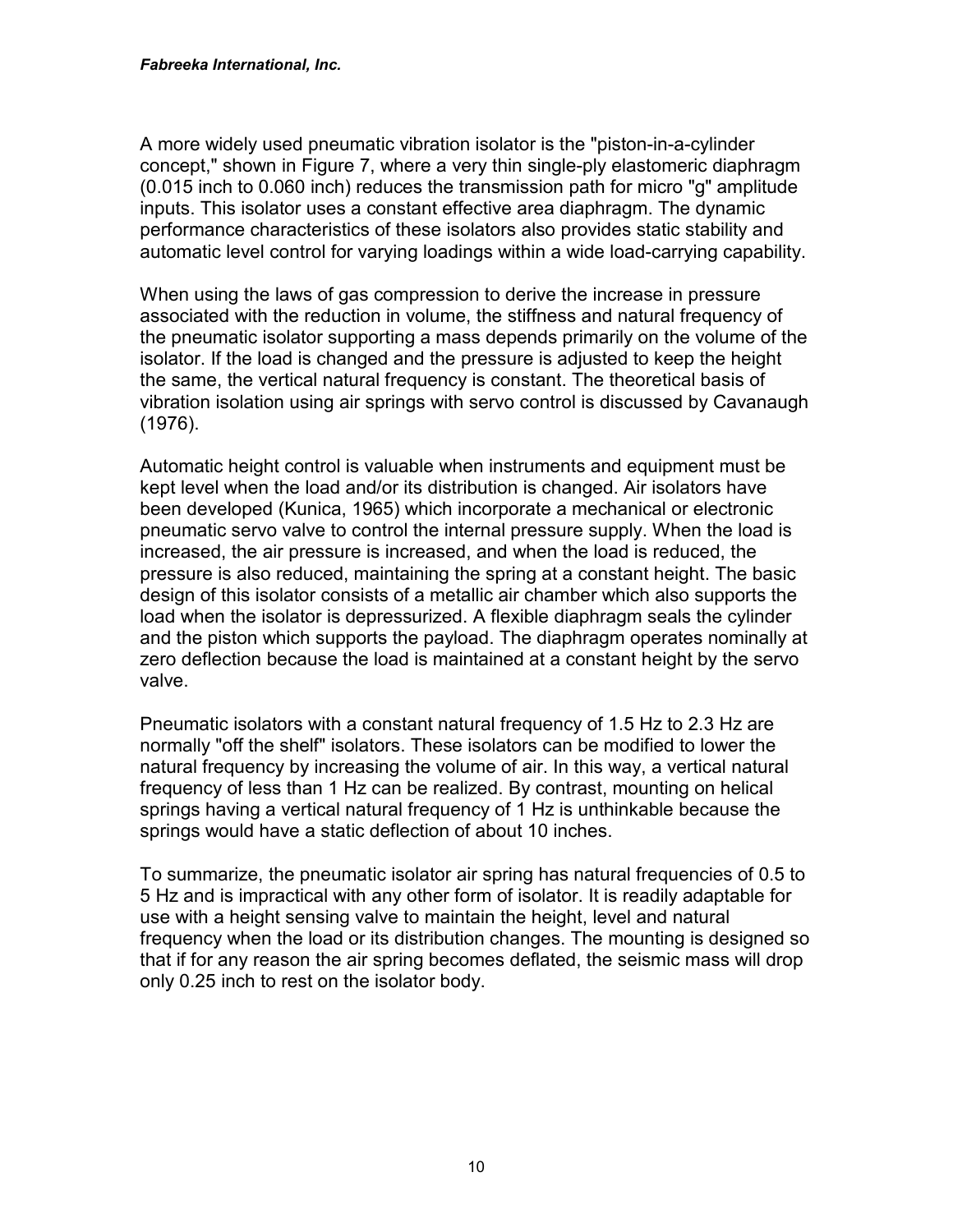The design of a system is not a "do-it-yourself" recipe. The decision depends on the size, complexity and importance of the proposed installation. It would be advisable to seek a specialist in vibration, such as a major supplier of vibration isolators, who is experienced in the design and application of their products, and who offers services ranging from technical advice to system design, supply and installation of complete isolating systems and performing vibration surveys.

When isolating a seismic mass in a pit, design requirements should include access for cleaning, drainage of the pit, lighting and accessibility to inspect, adjust and maintain. The design should be such that either the load can be removed from the isolators or the isolators may be unloaded individually. Ample space is allowed between the inertial block and the sides of the pit for access to the isolators.

If isolators are supporting a "floating floor", access can be made from above the floor. By leaving holes for the isolators, the slab is then raised by using screws in cover plates fixed over the holes.

The isolator should have a metal housing that can support the load if the isolator fails. Normally when air is lost, the system will drop approximately 0.25 inch very slowly, resulting in a "graceful failure". When using other types (e.g. air bellows), provision should be made for the load to be transferred to a suitable support if the isolator fails or is deflated. Also with the bellows type, side stops should be provided so that the lateral deflection cannot exceed the permissible amount.

The design of the seismic mounting allows the seismic mass to be coupled only through the isolators. Other connections, such as hoses and electrical cables, must be flexible so that the transmission of vibration and noise between equipment and supporting structure is minimized.

Severe vibration of a seismically mounted machine can cause loosening of pipe joints and even cracking of pipes, as well as malfunction of the machine itself. This is particularly so if the machine has angular as well as translational vibration because of the magnification of the amplitude with distance from the axis of rotation.

The design basis for the seismic block natural frequency assumes that the seismic mass is a rigid body with a stiffness at least 100 times more than the isolator. In practice, this is a reasonable assumption for inertia blocks. With vibration sources, sensitive equipment installations are usually assessed only on overall performance. The installation is accepted if the equipment attains the required standard of performance or output, such as a surface finish produced by a grinding machine or resolution of an electron microscope.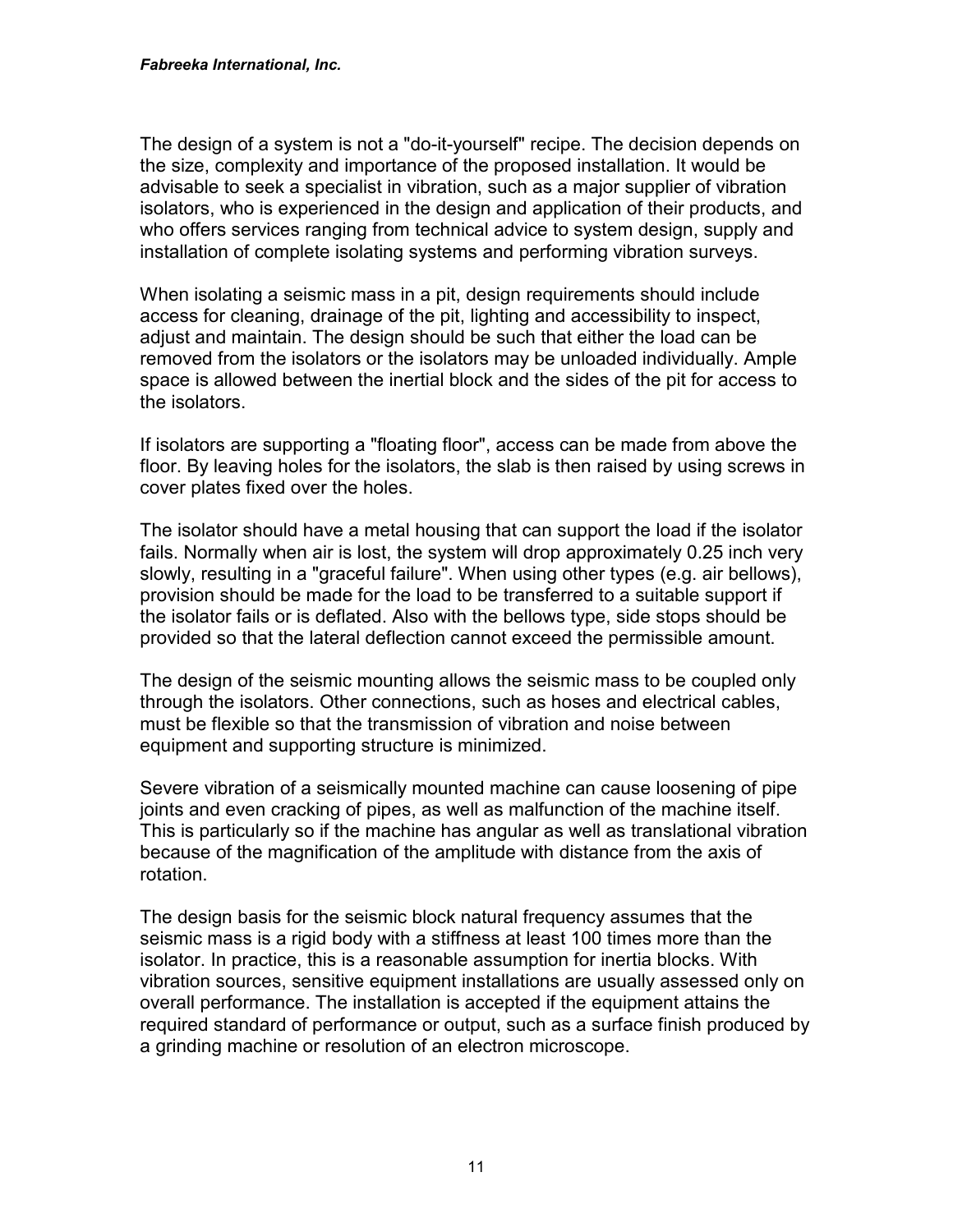## **Costs**

The discussion of cost is limited to an overview of the discussed isolator types, construction cost and portability. When vibration problems are anticipated in a new or existing facility, an analysis or a vibration survey is a must to avoid costly oversights or guessing. Since elastomer and metal springs inherently have a higher natural frequency meaning less isolation, pneumatic isolators must be considered.

Construction costs for isolation pads, seismic masses and the like are additive to the isolation system cost. With small items such as a coordinate measuring machine with a 4 foot by 6 foot granite base, isolators alone are required. Large concrete seismic masses and bases introduce additive cost but are required for large payloads.

Normally, pneumatic isolators of this type are portable or at least semi-portable, so consideration should be given for future use at other possible locations. When using concrete, it is assumed the installation is permanent and will not be relocated. When vibration isolation is required, a non-permanent system is less costly and can be relocated at a later time. In any event, the isolator should always be movable. Floating floors are only isolated seismic inertia blocks of another shape and are not always used, since vibration induced into one corner will always be transmitted to other areas of the floating floor with little attenuation.

Use standard or semi-standard pneumatic isolators to reduce costs; however, there is no substitute for special isolators (0.4 Hz to 1.0 Hz) when circumstances require it.

## **Summary**

The comparisons between servo-controlled pneumatic isolators, rubber and metal springs isolators were discussed. This paper states that for the isolation of low-level/wide-frequency disturbances, pneumatic thin diaphragm isolators constitute a far superior solution. The added benefits of static stability, constant natural frequency and automatic precision-leveling independent of the supported mass, make the servo-controlled pneumatic isolators unique, but appropriate, for isolating precision equipment from vibration.

In most cases, self-leveling pneumatic isolators are designed for application involving sensitive medical, scientific, manufacturing, assembly, test or Q.C. equipment. When high isolator efficiency (12 dB/octave) is required, conventional elastomer or metal spring cannot match the performance of pneumatic isolators. Pneumatic system technology permits a wide range of variations for exceptional needs.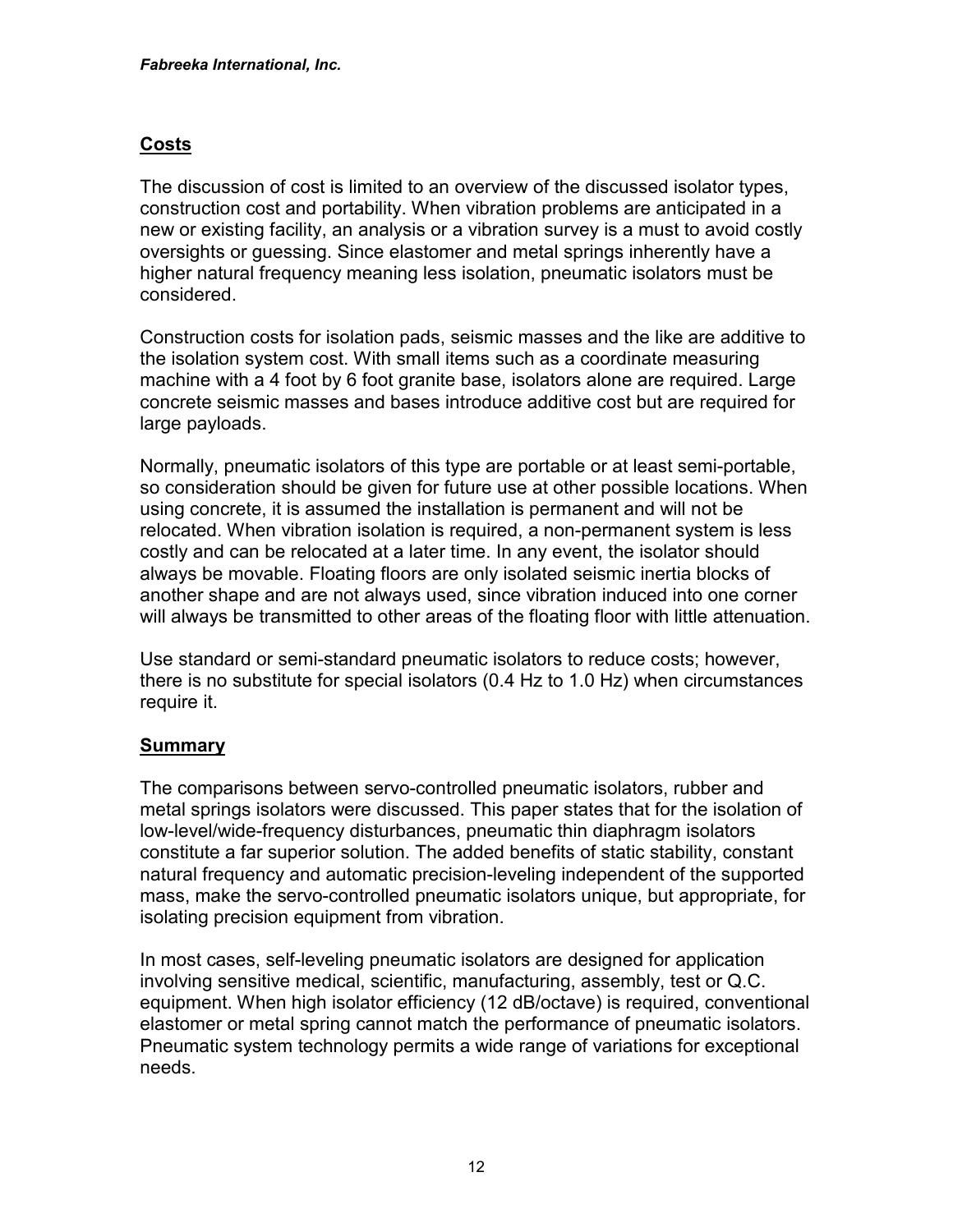An inertia block may be necessary for some installations. The design of these blocks is critical and best left to the experts. A poorly designed inertia mass may be worse than none at all and a costly mistake.

--------------------------------------------------------------------------

## **References**

- 1. Alsup, S.A., "Preliminary study of acceleration levels at LRSM sites in the United States," The Geotechnical Corp., Garland, Texas, TR 63-19, p.8 (1963).
- 2. Barkan, D.D. (1962), Dynamics of Bases and Foundations (translated from Russian by L. Drashevska, and translation edited by G.P. Tschebotarioff), McGraw-Hill Book Co. (New York), 434pp.
- 3. Bornitz, G. (1931), "Uber die Ausbreitung der von Groszkolbenmaschinen erzeugten Bodenschwingungen in die Tiefe," J. Spring (Berlin).
- 4. Cavanaugh, Richard D. (1976). Air Suspension and Servo-Controlled Isolation Systems, in Shock and Vibration Handbook, 2nd ed., Chap. 33, Cyril M. Harris and Charles E. Crede, Eds., McGraw-Hill, New York.
- 5. "Dynamic Tests-Guidance, Control and Aeroballistics Facility Redstone Arsenal, Alabama." U.S. Army Engineer Waterways Experiment Station, Corp of Engineers. pp. 8-9. (1962).
- 6. Ewing, W.M., Jardetzky, W.S., and Press, F. (1957), Elastic Waves in Layered Media, McGraw-Hill Book Co. (New York), 380 pp.
- 7. Hall, J.R., Jr., and Richart, F.E., Jr. (1963), "Dissipation of Elastic Wave Energy in Granular Soils," J. Soil Mech, and Found. Div., Proc. ASCE, Vol. 89, No. SM 6, pp.27-56.
- 8. Kunica, Serge (1965). Servo-Controlled Pneumatic Isolators Their Properties and Applications, ASME Paper 65-WA/MD-12.
- 9. Miller, G.F., and Pursey, H. "On the Partition of Energy Between Elastic Waves in a Semi-Infinite Solid, "Proceedings, Royal Soc. of London, Vol. 223, Series A, (1955) pp. 56-69.
- 10. Schubert, Dale W. (1974). Dynamic Characteristics of a Pneumatic-Elastomeric Shock and Vibration Isolator for Heavy Machinery, Inst. Environ. Sci. Proc. 20th Annual. Meeting, p. 244-251.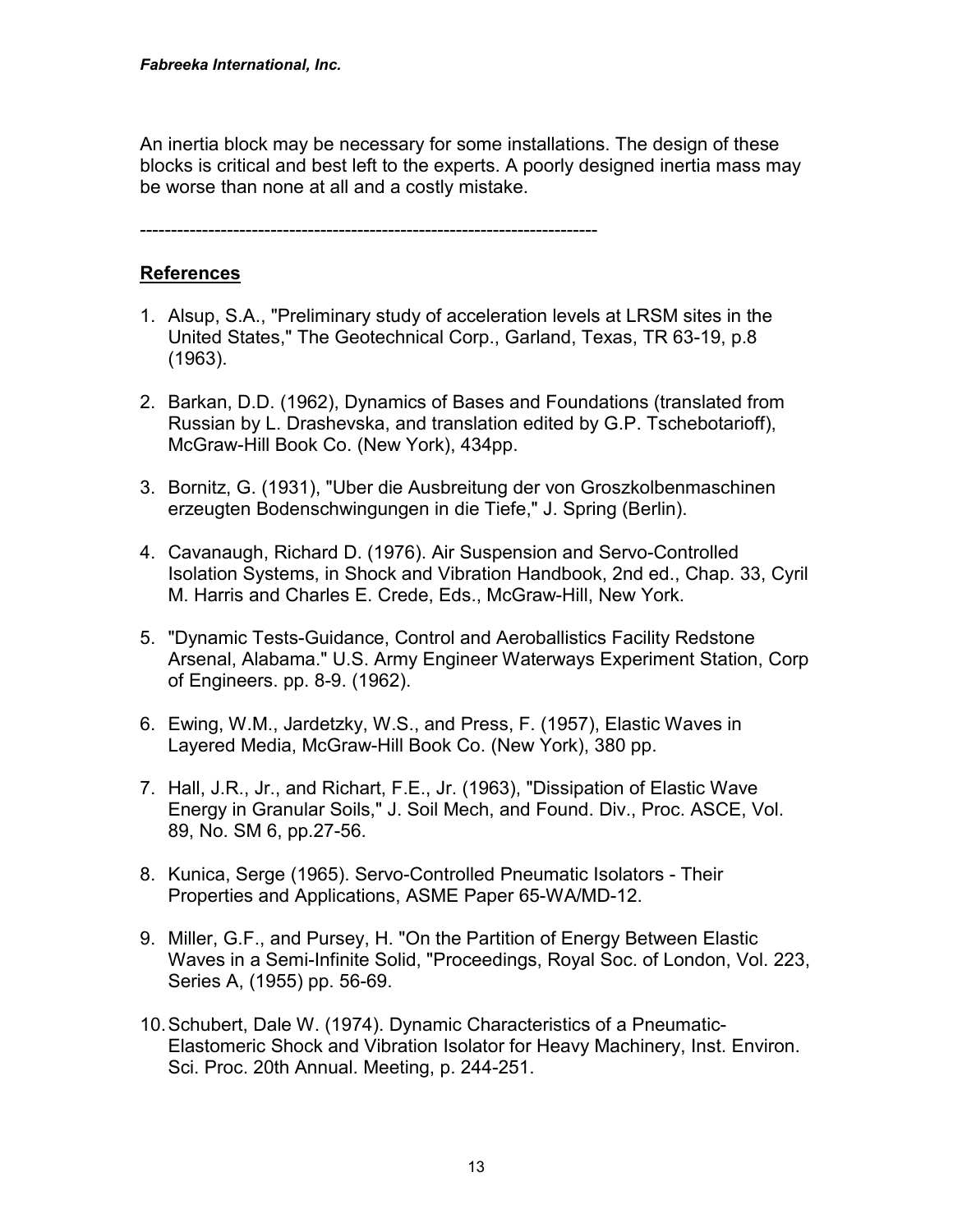- 11. Steffens, R.J. (1952), "The Assessment of Vibration Intensity and Its Applications to the Study of Building Vibrations," National Building Studies Special Report No. 19, Dept. of Scientific and Ind. Research, Building Research Station, London.
- 12. Stevens, H.W. (1966), "Measurement of the Complex Moduli and Damping of Soils under Dynamic Loads," U.S. Army Cold Regions Research and Eng. Laboratory, Hanover, N.H., Tech. Rep. No. 173.
- 13. Weissmann, G.F., and Hart, R.R. (1961), "Damping Capacity of Some Granular Soils," ASTM STP No. 305, pp. 45-54.
- 14. Woods, R.D. (1968), "Screening of Surface Waves in Soils," J. Soil Mech, and Found. Div., Proc. ASCE, Vol. 94, No. SM 4, July, pp. 951-979.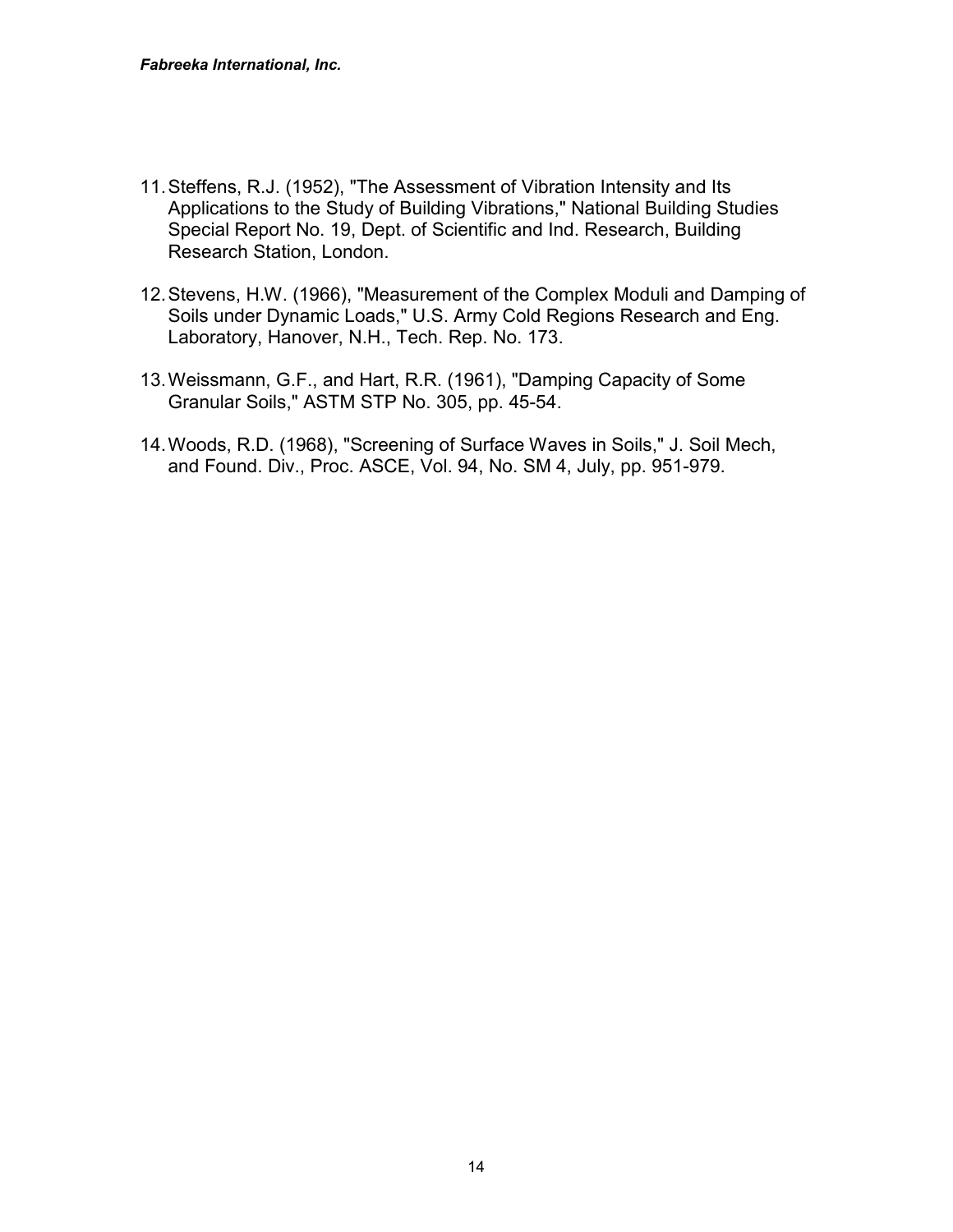

15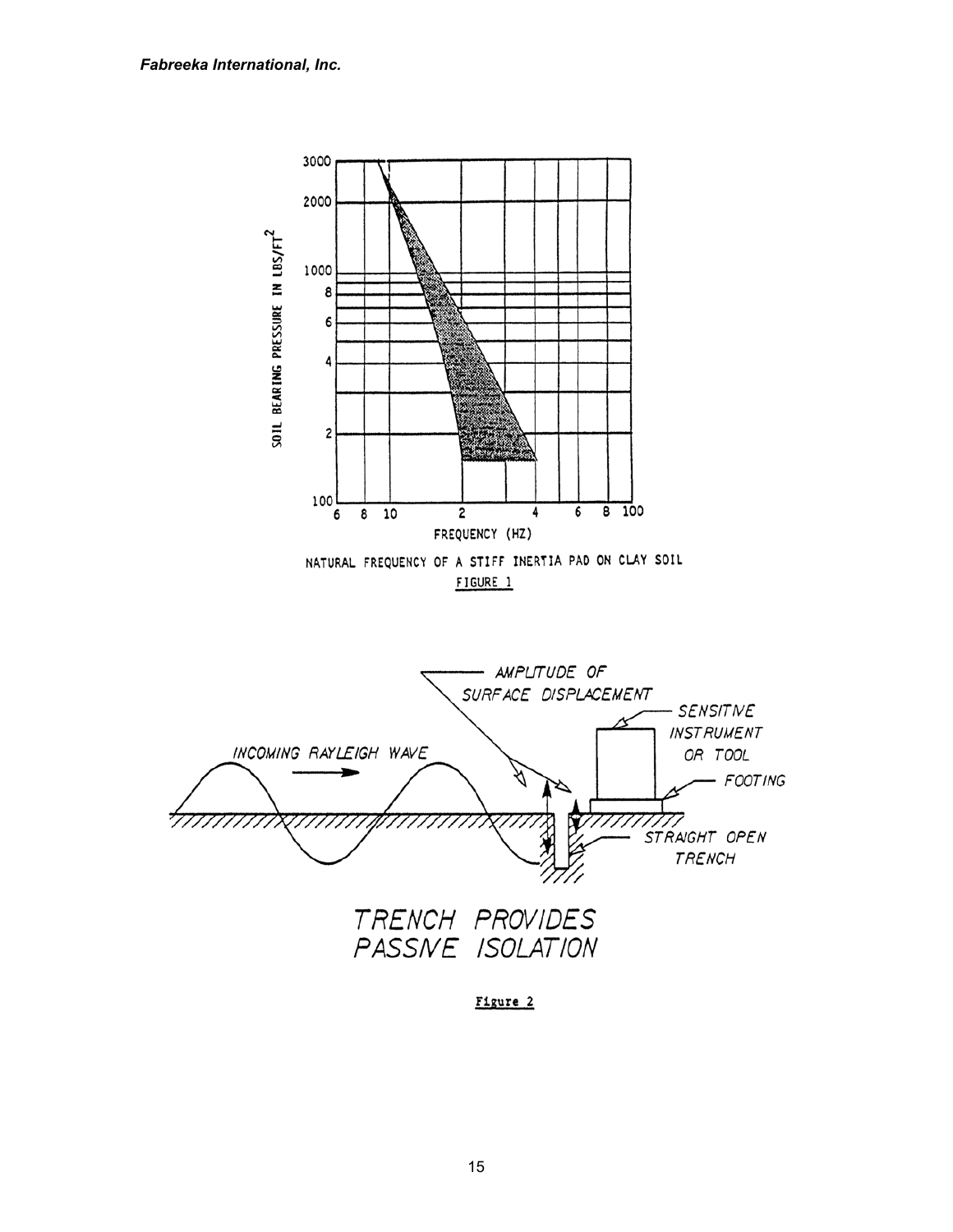

TYPICAL FIELD VIBRATION SURVEY SET - UP FIGURE 3



# TYPICAL DATA ANALYSIS SET - UP

FIGURE 4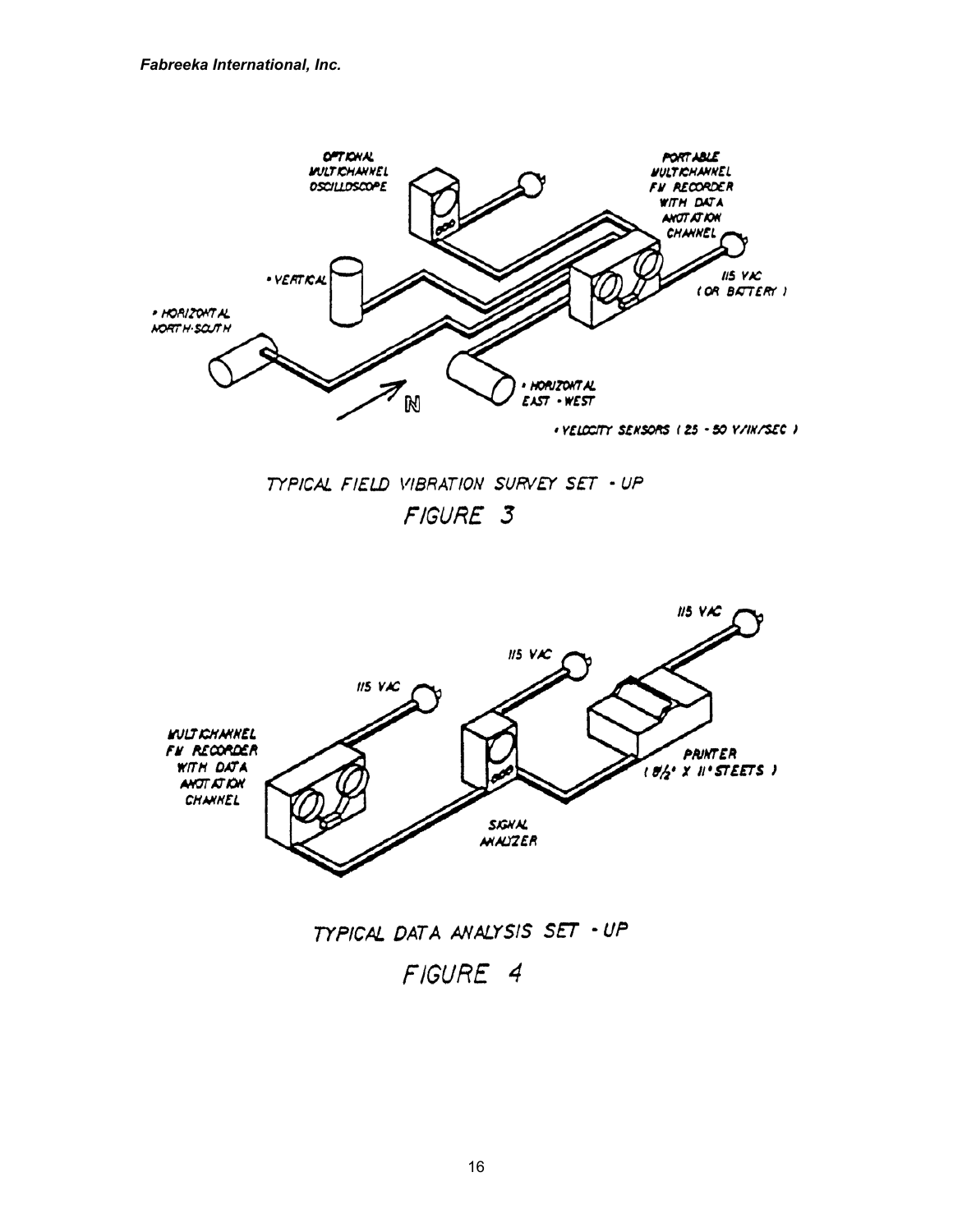

17